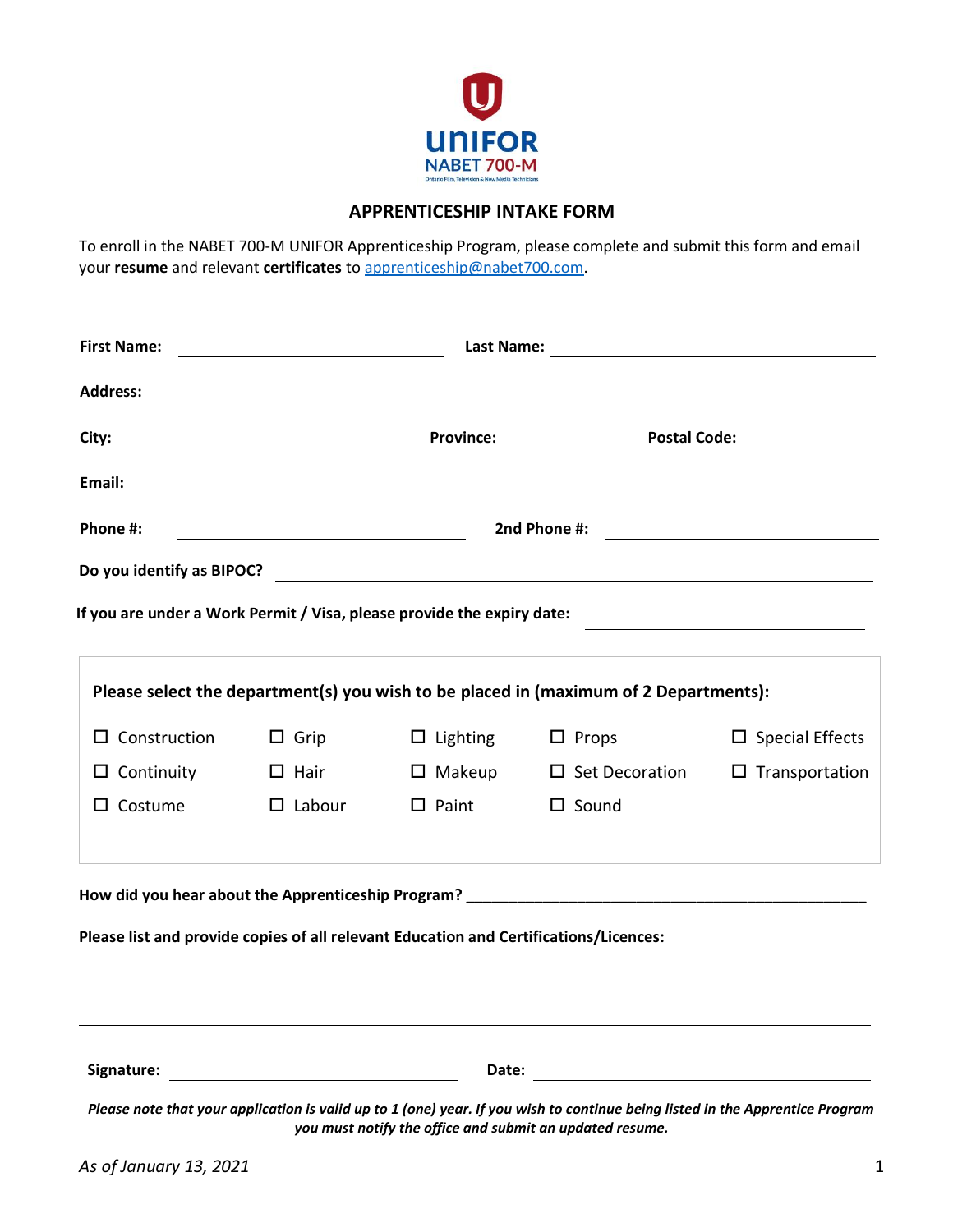

## **LIST OF CERTIFICATES**

Below is a list of recommended training/certification by department. We highly recommend that technicians take this training to remain competitive.

Please note that it is not mandatory to provide the following certificates when applying for an Apprenticeship in most of the departments. The only exception is the Transportation Department which requires that Apprenticeship applicants possess a minimum DFZ class driver's license. Some of the certificates listed below may be a requirement when submitting a Permittee application and/or for Membership eligibility.

All Apprentices MUST submit a copy of the \***Worker and Supervisor Health and Safety** certificates, when hired by a production.

| <b>CONSTRUCTION</b>                                     | <b>MAKEUP</b>                                          |  |  |
|---------------------------------------------------------|--------------------------------------------------------|--|--|
| Working at Heights<br>$\bullet$                         | <b>WHMIS</b><br>$\bullet$                              |  |  |
| Aerial Lift                                             | Worker and Supervisor Health and Safety                |  |  |
| Forklift                                                | Awareness                                              |  |  |
| <b>WHMIS</b>                                            |                                                        |  |  |
| Worker and Supervisor Health and Safety                 |                                                        |  |  |
| Awareness                                               |                                                        |  |  |
| <b>CONTINUITY</b>                                       | <b>PAINT</b>                                           |  |  |
| ScriptE (program)<br>$\bullet$                          | Working at Heights<br>$\bullet$                        |  |  |
| <b>WHMIS</b><br>$\bullet$                               | <b>Aerial Lift</b><br>$\bullet$                        |  |  |
| Worker and Supervisor Health and Safety                 | Forklift<br>$\bullet$                                  |  |  |
| Awareness                                               | <b>WHMIS</b><br>$\bullet$                              |  |  |
|                                                         | Worker and Supervisor Health and Safety                |  |  |
|                                                         | Awareness                                              |  |  |
| <b>COSTUME</b>                                          | <b>PROPS</b>                                           |  |  |
| SyncOnSet (program)<br>$\bullet$                        | Food Handler's Certificate - REQUIRED FOR<br>$\bullet$ |  |  |
| <b>WHMIS</b><br>$\bullet$                               | PERMITTEES/MEMBERS WITH NABET 700-M                    |  |  |
| Worker and Supervisor Health and Safety                 | UNIFOR. Renewal required every 5 years.                |  |  |
| Awareness                                               | Canadian Firearms Certificate                          |  |  |
|                                                         | <b>WHMIS</b><br>$\bullet$                              |  |  |
|                                                         | Worker and Supervisor Health and Safety                |  |  |
|                                                         | Awareness                                              |  |  |
| <b>GRIP</b>                                             | <b>SET DECORATION</b>                                  |  |  |
| Working at Heights - REQUIRED FOR<br>$\bullet$          | Working at Heights<br>$\bullet$                        |  |  |
| MEMBERSHIP WITH NABET 700-M UNIFOR                      | <b>Aerial Lift</b><br>$\bullet$                        |  |  |
| Aerial Lift - REQUIRED FOR MEMBERSHIP WITH<br>$\bullet$ | <b>Electrical Safety</b><br>$\bullet$                  |  |  |
| <b>NABET 700-M UNIFOR</b>                               | Forklift<br>$\bullet$                                  |  |  |
| Forklift<br>$\bullet$                                   | <b>WHMIS</b><br>$\bullet$                              |  |  |
| <b>WHMIS</b>                                            | Worker and Supervisor Health and Safety                |  |  |
| Worker and Supervisor Health and Safety<br>Awareness    | Awareness                                              |  |  |
|                                                         |                                                        |  |  |